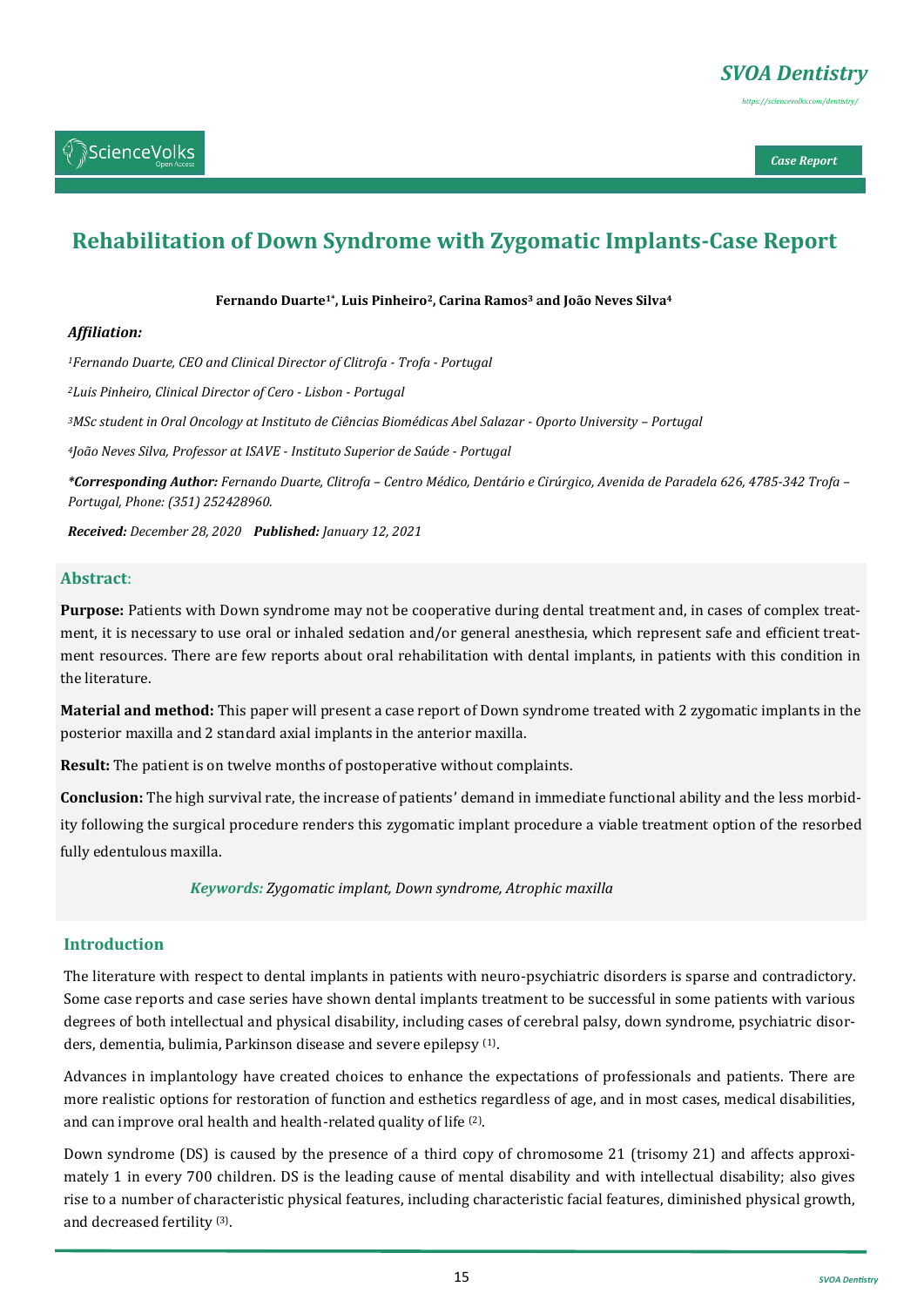DS is frequently associated with complex difficulties in oromotor development, as feeding and/or swallowing, and is associated with an high incidence of oral motor impairments, feeding disorders, and dysphagia (4) .

## **Dental and Facial Features**

Dental characteristics such as delayed development and eruption of both dentitions, hypodontia, microdontia, short roots, hypocalcification-hypoplastic defects and occlusal problems exist for patients with DS. Along with mouth breathing and orofacial features such as flattened face and occiput, slanting eyes with prominent epicanthic folds, underdevelopment of the middle third of the face and prognathism <sup>(5)</sup>.

Typical craniofacial characteristics are microcephalia, prominent epicanthic folds, a low general muscle tone and a hypoplastic maxilla. In comparison to the normal population, low muscle tone of the face and tongue are often present, causing the characteristic protrusion of the tongue. Maxillary growth remains reduced and aggravates the midface hypoplasia over the years, as hypoplastic maxilla, leading to a skeletal Class III tendency and reduced face height (6) .

Parafunctional habits such as bruxism may also lead to an excessive attrition of teeth. Agenesis (or hypodontia) is 10 times more common in individuals with DS compared with systemically healthy patients and therefore, these patients require more frequent and earlier tooth replacement than the rest of the population 7.

Despite their physical and mental disabilities, life expectancy of individuals with DS ranges from 50 to 60 years of age, posing new challenges for dental providers to maintain optimum oral health care and restore function when the need arises 5. Removable and fixed prostheses supported by dental implants placed in the jaws may be provided to patients with DS for restoring masticatory function and esthetics <sup>(7)</sup>.

Some patients with DS experience premature edentulism, which can lead to severe alveolar atrophy causing retention problems in purely mucosa-supported dentures and ill-fitting total dentures. The implant-supported total prosthetic restoration with bar joint has been well accepted by the patient and the patient's relatives <sup>(8)</sup>.

The risk of soft tissue complications are higher among patients with neurological disabilities (5) and the cumulative survival rate of 85,8% for implants placed in individuals with congenital and neurological disabilities after 5 to 10 years (9), is lower when compared with survival rate of general population that is as high as  $96\%$   $^{(10)}$ .

Individuals with DS often have parafunctional habits such as bruxism and tongue thrusting with studies suggesting that bruxism may contribute to early failures of immediately loaded dental implants. For this reason, it may be advisable to avoid immediate loading in DS patients (7) .

# **Zygomatic Implant Concept**

In the early 1990s, with his experience in animal and human research, PI Brånemark acknowledged that the introduction of implants in the maxillary sinuses did not necessarily compromise breath health. The use of the zygomatic bone as an anchorage point for implants, would ensure the prosthetic rehabilitation of mutilated patients, resulting from surgeries of tumor resection, trauma or congenital facial defects (11,12). As these interventions were successful and the longterm stability of these implants was verified, Brånemark developed the zygomatic implant, which provides bone fixation under conditions of severe resorption or bone loss in the posterior maxilla, with the advantage of eliminating the need for bone grafts in its intervention area <sup>(11,12,13)</sup>.

The zygomatic implant design and placement protocols have been extensively described previously. In short, the implant, ranging from 32 mm to 62 mm, is introduced into the second premolar area, traversing the maxillary sinus and is anchored in the zygomatic bone. In addition to 2 zygomatic implants, 2 to 4 conventional implants are required in the anterior maxilla to support the prosthesis (14,15). Zygomatic implants have shown good clinical success rates in clinical studies, most often close to 100% success with follow-up periods of up to 5 years (16,17,18,19). Sinuscopy performed in patients with zygomatic implants has shown absence of infection or inflammation in the surrounding mucosa (20). Furthermore, placement of four zygomatic implants in the same maxilla has also been reported to be a clinically successful treatment option, with similar complications to those experienced with the original technique <sup>(21)</sup>.

Due to the high osseous density of zygoma bone and to the high clinical survival rates associated with zygomatic implants (16,17,18,19), this tissue/implant interface is particularly suitable for immediate function.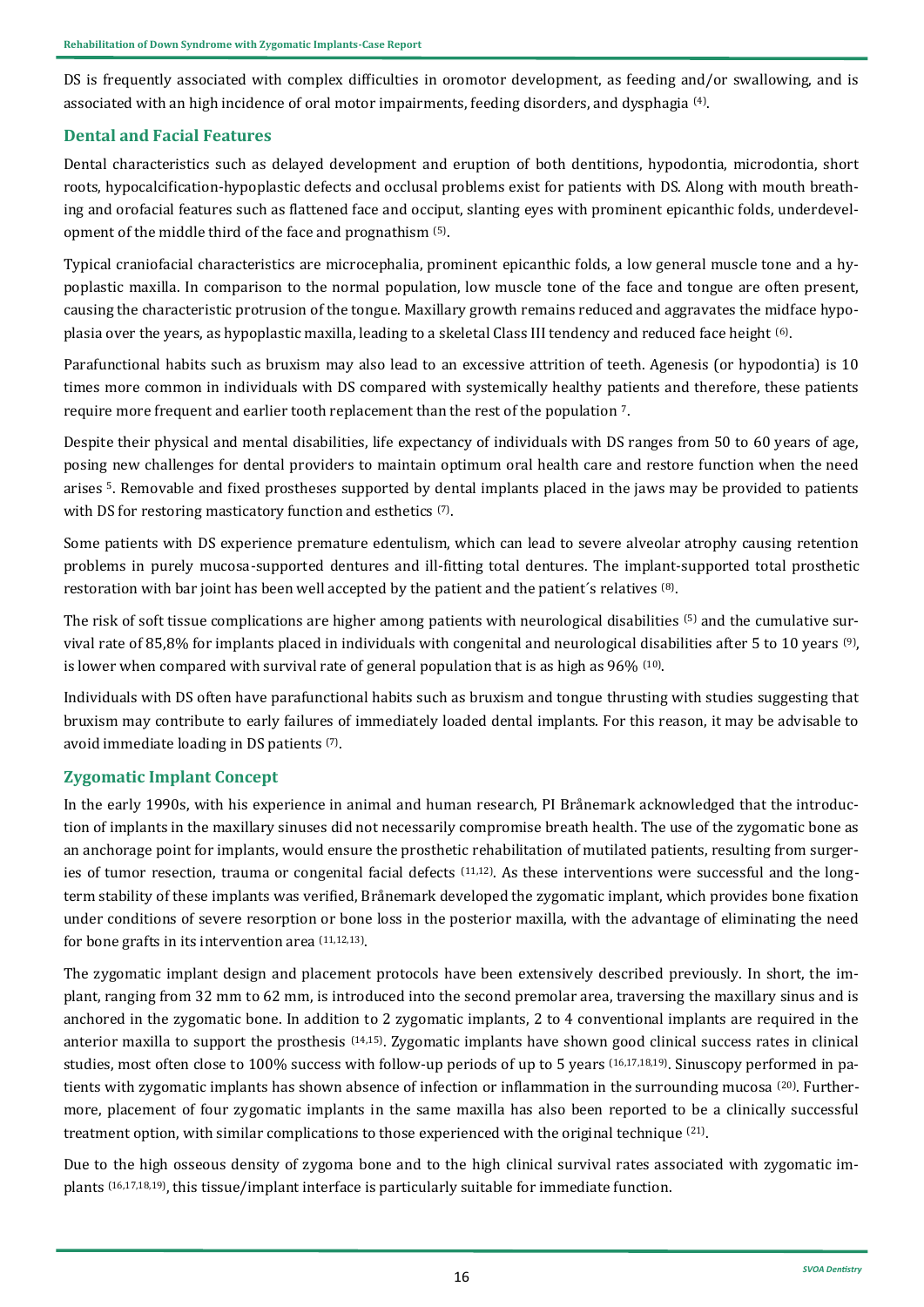# **Clinical Case**

A 32-year-old female patient, caucasian, attended the Oral-Maxillofacial Surgery consultation at Clitrofa - Centro Médico, Dentário e Cirúrgico, in Trofa - Portugal, to perform an implant-supported rehabilitation of the upper jaw.

The clinical evaluation reveals a DS patient with typical craniofacial characteristics namely: microcephalia, protuberant epicanthic folds, a low general muscle tone and a hypoplastic maxilla. The reduction in maxillary growth aggravates the midface hypoplasia, leading to a skeletal Class III tendency and reduced face height.

The dental evaluation reveals a partially edentulous jaw with the presence of teeth 1.4, 1.5, 1.6, 1.7, 1.8, 2.4, 2.5, 2.6, 2.7 and 2.8 which supported a removable prosthesis. The majority of teeth present periodontitis and high degree of mobility (Fig. 1).



*Fig.1 – Initial computed tomography with coronal and cross sections*

After anamnesis, there was no allergies or use of medications. To complete the pre-surgical evaluation, high-definition computed tomography was performed, which revealed an extremely resorbed maxilla in the posterior sector. Clinical case with indication for placing 2 very angulated zygomatic implants in the posterior sector and 2 standard implants in the anterior sector of the maxilla (Fig. 2).



*Fig.2 – Pre-operative 3D maxilla bone reconstruction*

After full-thickness flap with bilateral identification of the infraorbital nerves, an osteotomy was performed to create a bone window to access the interior of the maxillary sinus. Maintenance of the relevant anatomical structures integrity and placement of the zygomatic implant in the ideal position for each clinical case are crucial. Zygomatic implants allowed to achieve an excellent primary stability as well as an adequate positioning for prosthetic rehabilitation (Fig. 3).



*Fig.3 – Intraoperative aspect of implant placement*

After completion of the surgery, a new high-definition computed tomography was performed to check the final position of the 2 zygomatic implants placed in the posterior sector of the maxilla and the 2 standard implants placed in the anterior sector of the maxilla (Fig. 4 and Fig. 5).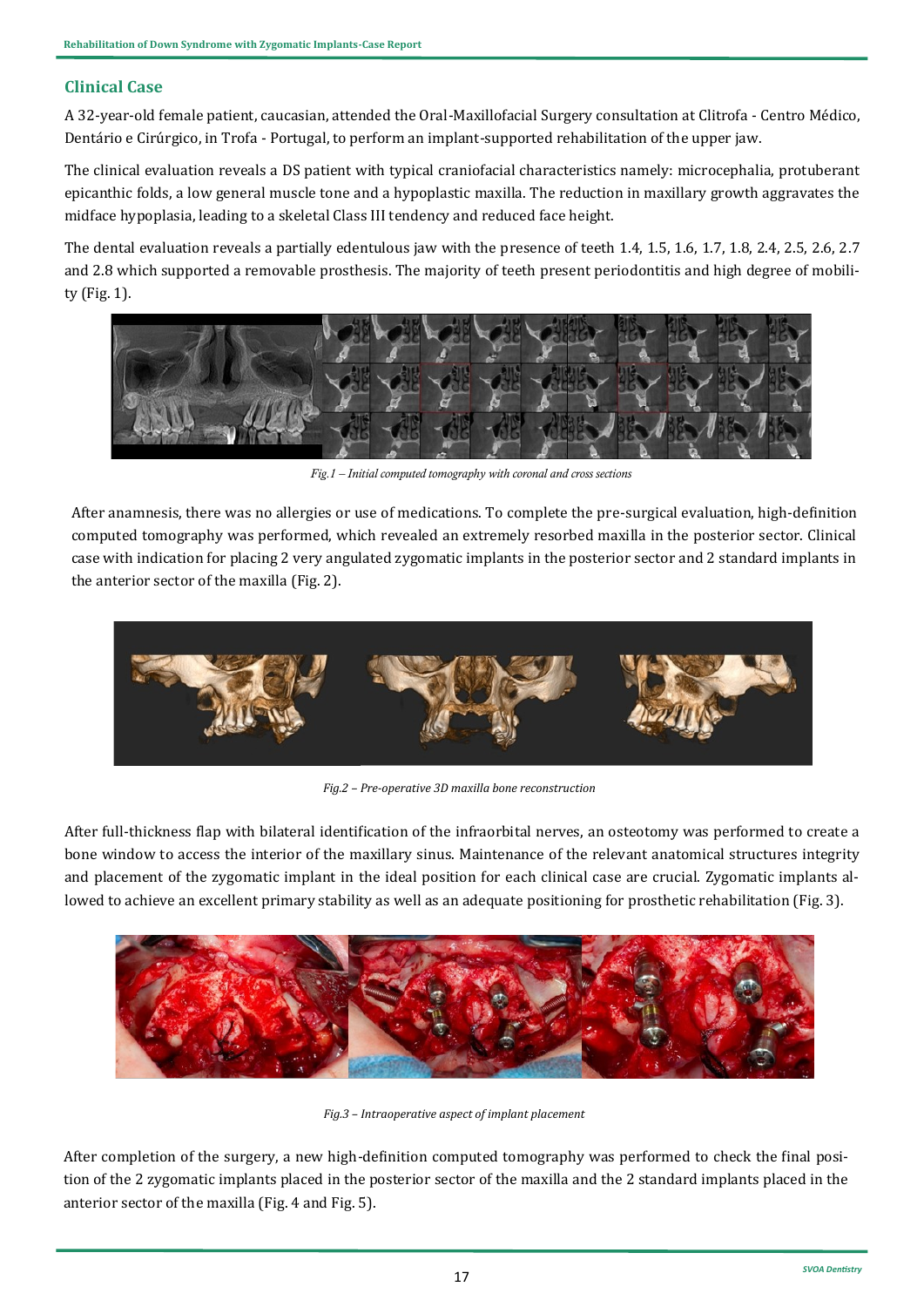

*Fig.4 – Final computed tomography with coronal and cross sections*



*Fig.5 – Post-operative 3D maxilla bone reconstruction*

## **Conclusions**

The development of the zygomatic implant was performed with the aim of rehabilitating patients with large facial mutilations such as hemimaxilectomy, tumor resection, traumas or genetic defects. This procedure has been gaining an increasing number of indications, which include extensive maxillary reabsorption (especially in the posterior sector), cleft palate, dehiscence of bone graft or when it is contraindicated (12,22,23) and now Down Syndrome patients.

The advantages of this technique are clear: a) time of surgery is significantly reduced, in addition to the rehabilitation of the patient in only one surgery, and in some cases the patient may be able to carry immediate loading; b) success rates of osseointegration with zygomatic implants are over 90% compared to 75% success rates in maxillary sinus grafting techniques without the occurrence of potential complications associated with the collection and application of the bone graft  $(12,22,23)$ ; c) equivalent laboratory time or prosthetic tests when compared to standard implants  $(12)$ .

Simple guidelines and protocols for treating and educating Down Syndrome patients with dental implants must be established with the precious help of the caretakers that must be fully involved in the reinforcement of oral hygiene, as the dental practitioners cannot verify whether postoperative instructions are followed appropriately <sup>(5)</sup>.

# **Conflict of Interest**

The author declares that there is no conflict of interest regarding the publication of this article.

#### **References**

- 1. [Diz P., Scully C., Sanz M., Dental Implants in the medically compromised patient. Journal of Dentistry, 2013. 41](https://pubmed.ncbi.nlm.nih.gov/23313715/)**:**195- [206.](https://pubmed.ncbi.nlm.nih.gov/23313715/)
- 2. [Durham M., Brindis M., Egbert N., Halpern L.R., Complex Dental Implant Cases. Oral Maxilofacial Sura Clin N Am,](https://pubmed.ncbi.nlm.nih.gov/30947848/)  [2019. 219](https://pubmed.ncbi.nlm.nih.gov/30947848/)-249.
- 3. [Najeeb S., Khurshid Z., Siddiqui F., Zohaib S., Zafar M.S., Outcomes of dental implant therapy in patients with Down](https://europepmc.org/article/med/29197433)  [Syndrome: a systematic review. The Journal of Evidence Based Dental Practice, 2017. 17](https://europepmc.org/article/med/29197433)**:**317-323.
- 4. [Glass T.J., Connor N.P., Digastric Muscle Phenotypes of the Ts65Dn Mouse Model od Down Syndrome. Plos One,](https://pubmed.ncbi.nlm.nih.gov/27336944/)  [2016. 11](https://pubmed.ncbi.nlm.nih.gov/27336944/)**:**1-15.
- 5. [Saponaro P.C., Deguchi T., Lee D.J., Implant therapy for a patient with Down Syndrome and oral habits: A clinical](https://pubmed.ncbi.nlm.nih.gov/27132787/)  [report. The Journal of Prosthetic Dentistry, 2016. 116](https://pubmed.ncbi.nlm.nih.gov/27132787/)**:**320-324.
- 6. van Marrewilk D.J.F., van Stiphout M.A.E., Reuland-[Bosma W., Bronkhorst E.M., Ongkosuwito E.M., The relationship](https://pubmed.ncbi.nlm.nih.gov/26275771/#:~:text=Conclusion%3A%20The%20process%20of%20growth,strongly%20influences%20the%20jaw%20relationship.)  [between cranofacial development and hypodontia in patients with Down syndrome. European Journal of Ortho](https://pubmed.ncbi.nlm.nih.gov/26275771/#:~:text=Conclusion%3A%20The%20process%20of%20growth,strongly%20influences%20the%20jaw%20relationship.)[dontics, 2016. 38](https://pubmed.ncbi.nlm.nih.gov/26275771/#:~:text=Conclusion%3A%20The%20process%20of%20growth,strongly%20influences%20the%20jaw%20relationship.)**:**178-183.